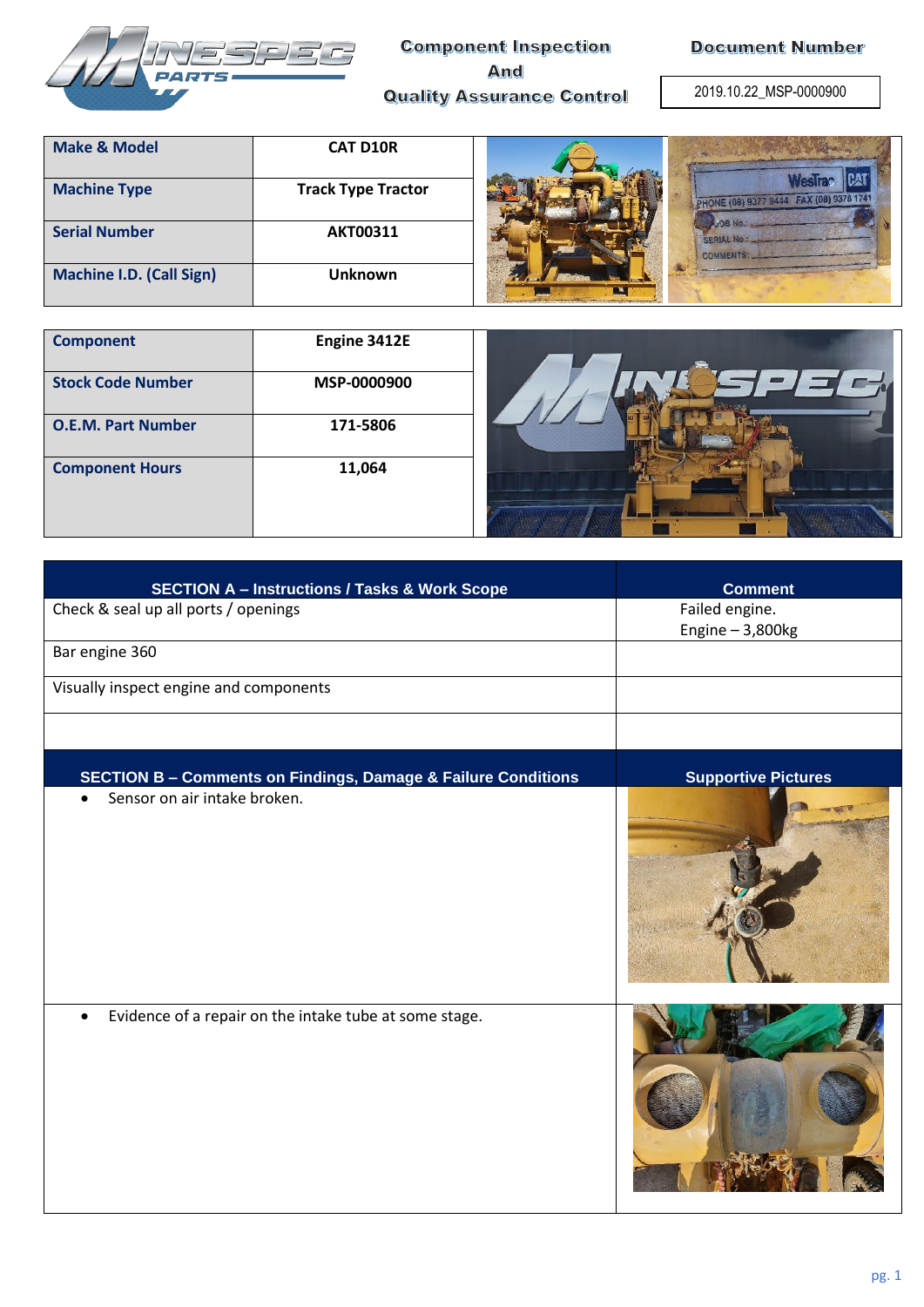| Starter motor has been damaged.                                                                                                   |                                                                                                     |
|-----------------------------------------------------------------------------------------------------------------------------------|-----------------------------------------------------------------------------------------------------|
| Engine oil filler tube has evidence of condensation and surface rust.                                                             |                                                                                                     |
| Both turbos seemed to be ok and in a serviceable condition.<br>Both with acceptable impeller wheel end-float and radial movement. |                                                                                                     |
| Engine oil filters have not been cut open.<br>No SOS available.<br>Filters dated 21/06/2019.                                      | 21/6/19<br>R.<br><b>IR-0716</b><br>1R-0716<br>Faire Dil Filter<br>Q<br>Engine Oil Filt<br>CATERALUR |
| Engine cooling system has a moderate amount of heavy oil in the<br>galleries.                                                     |                                                                                                     |
|                                                                                                                                   |                                                                                                     |